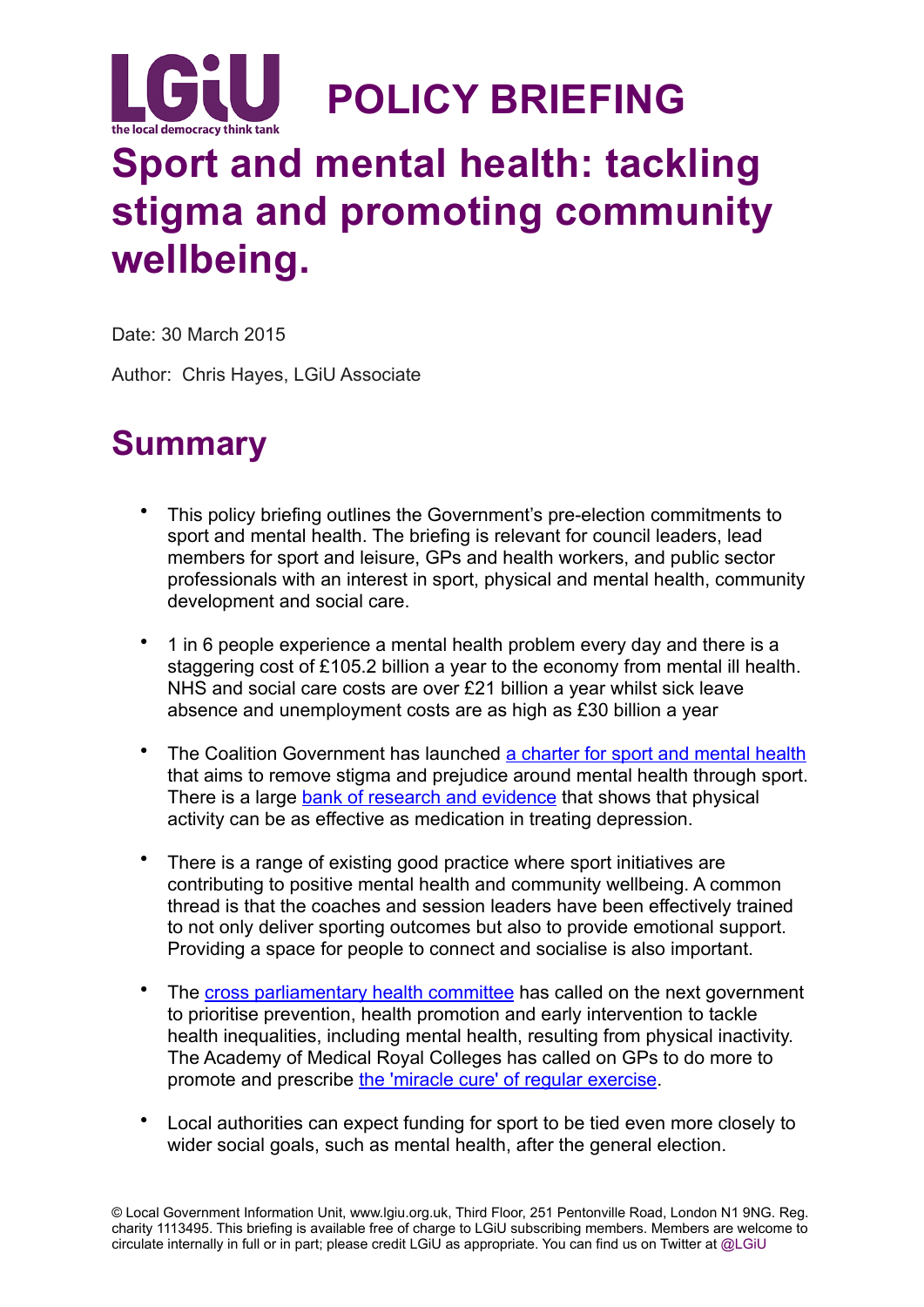

## **Briefing in full**

## **Introduction**

In one of many pre-election announcements, the Coalition Government launched a [mental health charter for sport, in the context of its wider spending commitments to](https://www.gov.uk/government/news/deputy-pm-announces-billion-pound-boost-over-5-years-for-childrens-mental-health-services)  mental health, spearheaded by the Deputy Prime Minister Nick Clegg. The charter, produced by the Sport and Recreation Alliance, the umbrella association for more than 320 sports governing bodies and over 8,000 sports clubs, aims to remove stigma and prejudice around mental health. The announcement was welcomed by the sports sector which has for a long time championed the social and psychological benefits of sport, leisure and recreation.

The Secretary of State for Culture, Media and Sport, Sajid Javid, after a year in the role, has set out [his vision for sport](https://www.gov.uk/government/speeches/secretary-of-state-sports-speech) in which he indicated that a future Conservative Government would target investment at delivering wider social goals, including physical and mental health and social cohesion, rather than participation for its own sake. Labour meanwhile, has put the NHS and the integration of health and social care at the heart of its election campaign, identifying physical activity as an area for priority investment because of its role in preventing long term physical and mental health problems. And in its [final report of the parliamentary session](http://www.publications.parliament.uk/pa/cm201415/cmselect/cmhealth/845/845.pdf), the Health committee has called on the Government, the NHS and local authorities to do more to reduce health inequalities resulting from physical inactivity, at a time when the NHS struggles to cope with the pressures of mental illness, alongside obesity and diabetes.

As politicians embrace the relationship between sport and the population's wellbeing in the post-2012 era, sports organisations have clubbed together to call for the rhetoric to be matched by reality. The Sport and Recreation Alliance's ministerial 'todo' list, *[Raising the Heartbeat of the Population](http://www.sportandrecreation.org.uk/policy/research/ministers-do-list)*, calls for, among other things, a requirement for each local authority to provide a "robust and comprehensive strategy" for physical-activity opportunities.

In this policy briefing we review the Government's vision and direction of travel for sport and mental health, unpicking what this could mean for local authorities. We review some examples of good practice where sport is being used to promote positive mental health, before commenting on where the political parties stand going into the general election.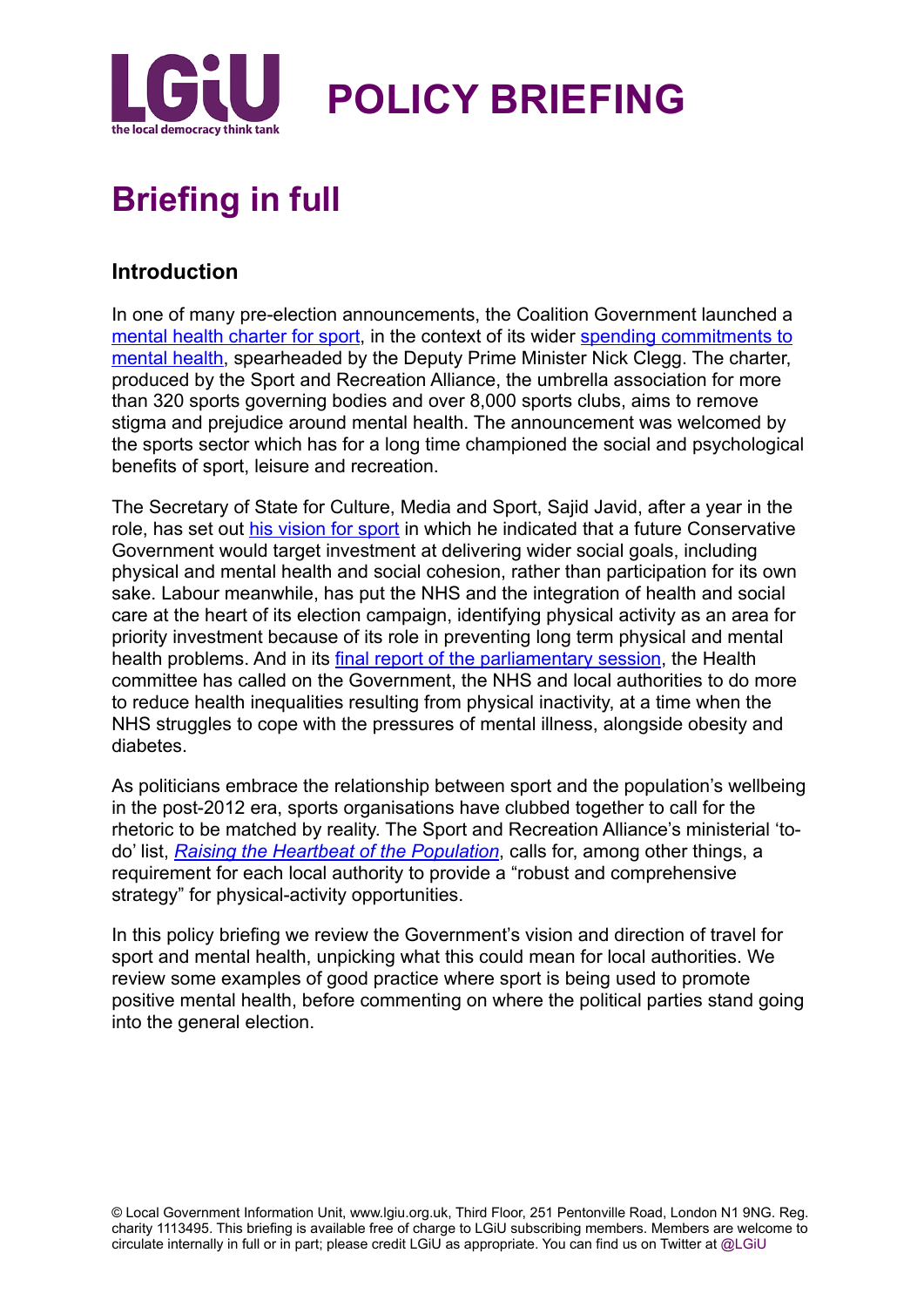

#### **The mental health needs of the population**

Encouragingly more and more people are talking about mental health and although there is still much more to do to tackle stigma, it is fast becoming an established topic in public life. This is partly due to a number of high profile campaigns but also better understanding of the mental health needs of the population and the staggering financial costs to the NHS as a result of growing demand and an ageing population. These headlines needs are summarised below:

- 1 in 6 people experience a mental health problem every day and there is a staggering cost of £105.2 billion a year to the economy from mental ill health; NHS and social care costs are over £21 billion a year whilst sick leave absence and unemployment costs are as high as £30 billion a year
- physical activity in natural environments is associated with a reduction in the risk of poor mental health to a greater extent than physical activity in other environments
- there is a strong relationship between mental ill health and physical ill health: people with long-term illnesses such as diabetes or hypertension have double the rate of depression in comparison to the general population, and where people have 2 or more long term physical illnesses the chance of depression is an alarming 7 times higher
- mental ill health increases the risk of physical ill health for adults, depression doubles the risk of coronary heart disease and leads to a 50% increase in the risk of mortality
- obesity and mental health have a two-way relationship: obese people have a 55% increased risk of developing depression over time when compared to people of a healthy weight, and people with depression have a 58% increased risk of becoming obese
- obese children are also more likely than non-obese children to experience psychological or psychiatric problems including low self-esteem, depression, conduct disorders and reduced school performance and social functioning
- elderly people with low physical activity levels have more than twice the risk of Alzheimer's

Importantly, there is a large [bank of research and evidence](https://www.sportengland.org/research/benefits-of-sport/the-value-of-sport-monitor/psychological-health/) that shows that physical activity can be as effective as medication in treating anxiety and depression and boosting confidence and self-esteem. For example, in one much cited 16-week study of 202 men and women, 45% of patients diagnosed with major depression no longer met the criteria for depression after exercising 3 times a week in a supervised group setting, this matched the 47% of patients who no longer met the criteria after taking anti-depressants. Regular exercise can also reduce the risk of dementia by up to a third through increased cognitive function, improved memory and better maintenance of brain connectivity.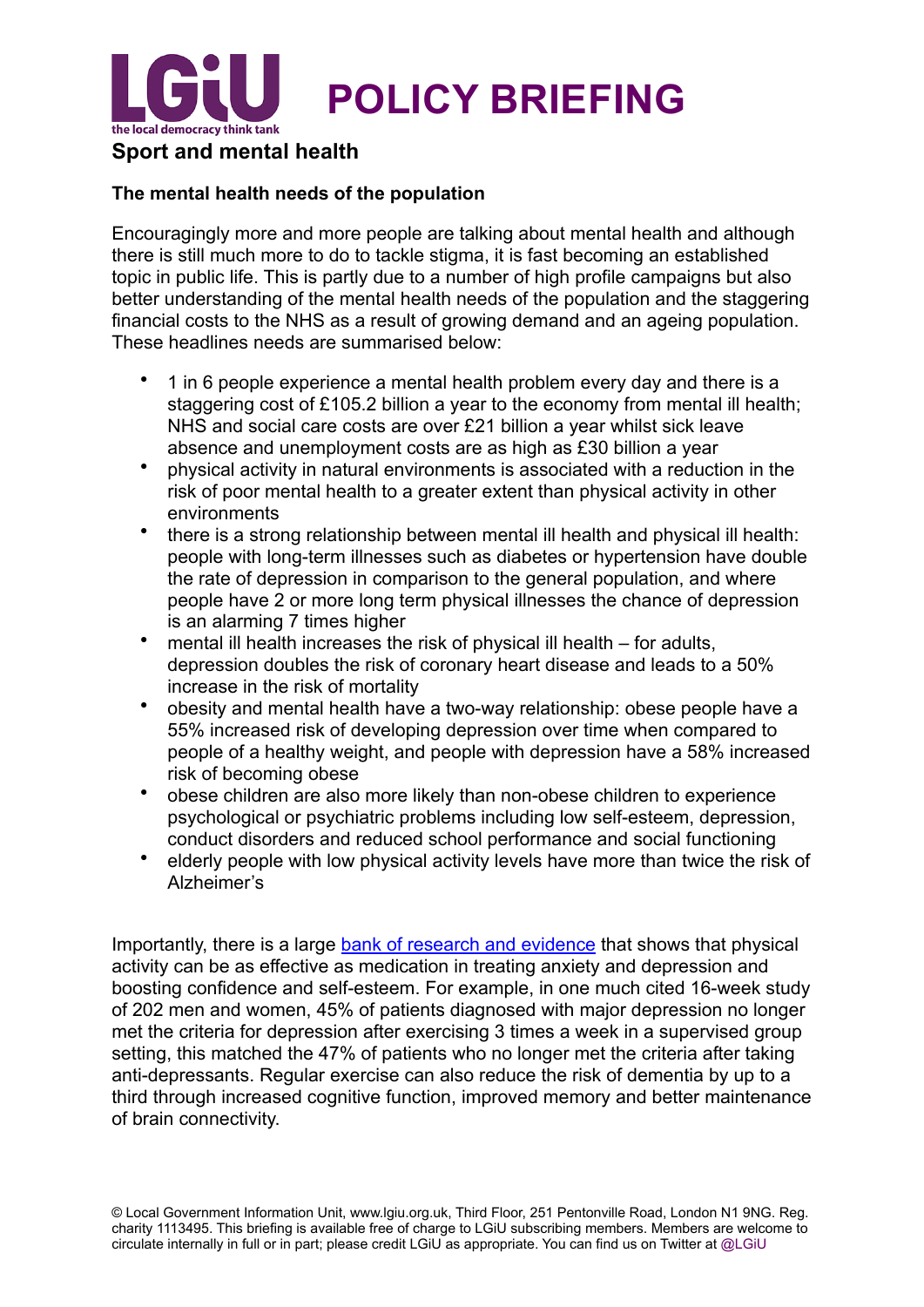

#### **A mental health charter for sport**

Launched by the Deputy Prime Minister Nick Clegg and the Sport and Recreation Alliance, England's first [Mental Health Charter for Sport](http://www.sportandrecreation.org.uk/sites/sportandrecreation.org.uk/files/web/documents/pdf/Mental%2520Health%2520Charter%2520for%2520Sport%2520and%2520Recreation.pdf) is based on the positive impact that sport has on mental health and is backed by the country's biggest sports organisations including the Football Association, Lawn Tennis Association, Rugby Football Union, English Cricket Board and UK Athletics, as well the professional player associations. The aim of the charter is to help remove stigma and prejudice around mental health using sport and to encourage more people to understand the impact of physical activity on mental wellbeing.

The charter recognises that exercise can be as effective anti-depressants for those with mild clinical depression. "This is one of those areas where sport and physical activity really can change lives but there's not enough awareness of it as a treatment or as a way of preventing people from falling into poor mental health in the first place," explains Emma Boggis, Chief Executive of the Sport and Recreation Alliance. "Too much of the association between sport and mental health is negative – like when a top athlete suffers problems. We want to re-frame that relationship so that people understand that sport is a positive place for conversations about mental health."

The charter has the following overall objectives:

- using the power of sport and recreation to promote well being, with a special focus on encouraging physical activity and social interaction for their contribution to good mental health
- publicly promoting and adopting good mental health policies and best practice within our sports and recreational activities
- promoting positive public health messages using diverse role models and ambassadors to reduce the stigma attached to mental health problems
- actively tackling discrimination on the grounds of mental health to ensure that everyone is treated with dignity and respect
- supporting the establishment of a pan-sport platform to work closely with the mental health sector to develop and share networks, resources and best practice
- regularly monitoring performance, assessing progress and taking positive action on mental health issues

The charter follows wider spending commitments from the coalition government in the spring budget to improve the population's mental health. These included a £1.25 billion investment in children's mental healthcare to treat 110,000 children access mental health services over a five year period, and £37 billion over the next three years to help 40,000 people with mental health needs back into work through treatments at job centres, such as access to talking therapies and online mental health. .

#### **Sport, community wellbeing and social inclusion**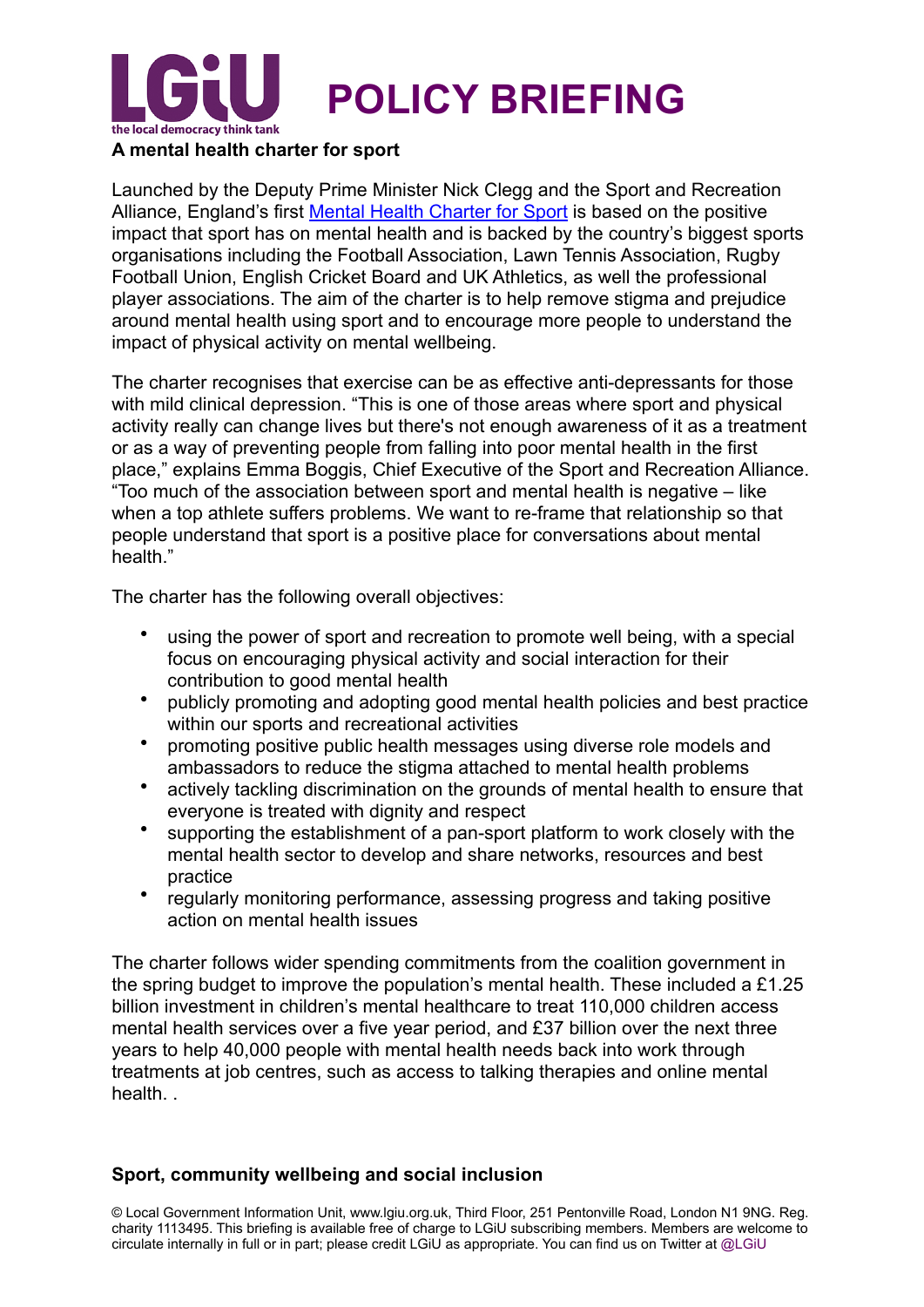

In the same week, Culture Secretary Sajid Javid spoke to the Centre for Social Justice and set out [his vision](https://www.gov.uk/government/speeches/secretary-of-state-sports-speech) for sport in his first major speech on sports policy after a year in the role. A key message in his speech was a commitment to move away from focusing on participation rates to targeting resources to deliver wider social and community goals, including physical and mental health and social cohesion.

He said: "It means sport funding not just rewarding participation but actually focused on the projects that deliver social impact. Whether that's new skills for our younger people, better health for older people, less anti-social behaviour or more social cohesion."

[Drawing on the government commissioned research](https://www.gov.uk/government/uploads/system/uploads/attachment_data/file/416279/A_review_of_the_Social_Impacts_of_Culture_and_Sport.pdf) *A review of the Social Impacts of Culture and Sport*, and the Centre for Social Justice's publication *Sport for Social Good*[, Javid also championed the role of sport in tackling poverty, and explicitly](http://centreforsocialjustice.org.uk/UserStorage/pdf/Pdf%2520reports/CSJJ3207_Sports_Paper_03.15_WEB.pdf)  mental health since the link between poverty and mental health is well known. Those with low incomes are more likely to suffer from poor mental health. Those with mental health problems are more likely to experience poverty since once incapacitated, an individual's socio-economic status is likely to fall further. This is something of a chicken-and-egg policy challenge as there is also a clear correlation between poverty and participation, with fewer people in poverty playing sport.

The focus of the Culture Secretary's speech also highlights the social element of sport and its role in tackling social isolation. Sport and exercise/recreation in an organised context provides a social element, which can help tackle feelings of isolation, often a symptom associated with poor mental health. The government has also funded community cricket schemes which play a unique role in bringing together Asian and White communities.

The Sport and Recreation Alliance says that joining a sport club adds to life satisfaction as much as a £3,600 pay raise. One of LGiU's researchers has written about her own experiences of the 'community value' of sport [HERE.](http://www.lgiu.org.uk/2014/05/07/the-value-of-community-sport/)

## **Case Studies**

Sport England's [Value of Sport Monitor,](https://www.sportengland.org/research/benefits-of-sport/the-value-of-sport-monitor/psychological-health/) the Sport and Recreation's Game of Life [Research on Mental Health, and the Culture and Sport Evidence \(CASE\)](https://www.gov.uk/government/uploads/system/uploads/attachment_data/file/416279/A_review_of_the_Social_Impacts_of_Culture_and_Sport.pdf)  programme, collectively provides a comprehensive review of the impact of sport on mental health. Informed by this research, this section provides some examples where sport is making a positive contribution to mental health, to help guide sports commissioners on what works. A common theme is that the sports coaches have been effectively trained to not only deliver sporting outcomes but also emotional and wellbeing outcomes. Many local authorities now commission effective mental health first aid training courses. A low cost quick win to promote sport and mental health could be to ensure that team managers are trained in mental health first aid. Another similarity is that all the examples create the space for informal social interaction and connection that contributes to community and group wellbeing. This is particularly valued by those participating.

© Local Government Information Unit, www.lgiu.org.uk, Third Floor, 251 Pentonville Road, London N1 9NG. Reg. charity 1113495. This briefing is available free of charge to LGiU subscribing members. Members are welcome to circulate internally in full or in part; please credit LGiU as appropriate. You can find us on Twitter at @LGiU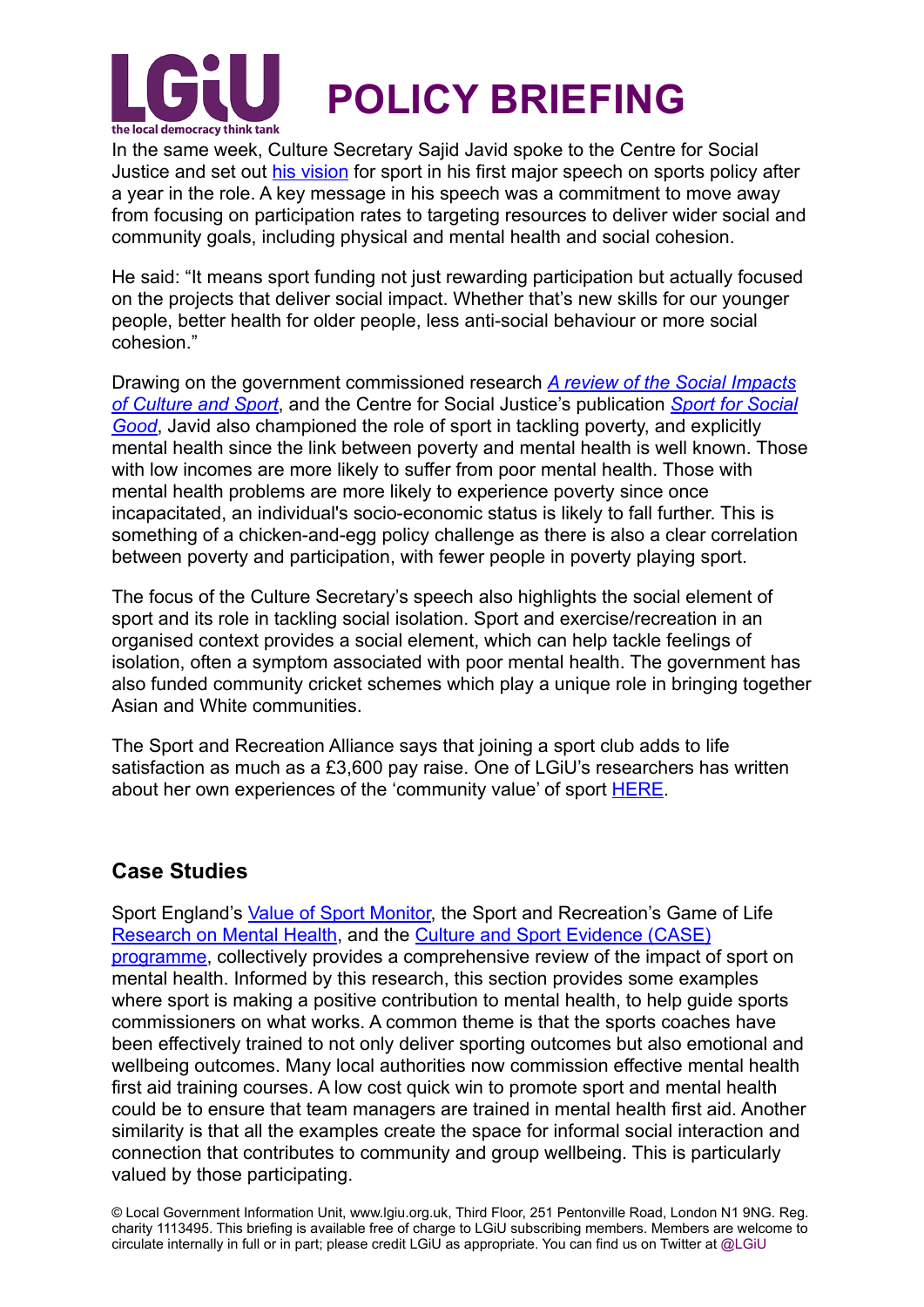

Boxing academies have long been recognised for their role in providing diversionary activities for young people, but they also play an important role in contributing to young people's emotional wellbeing too. [The Boxing Academy](http://www.theboxingacademy.co.uk/) in Hackney offers support for young people who are at risk of educational exclusion, placing them in a class of six students with a dedicated boxer who acts as mentor, teacher support and coach. It uses the beneficial effects of sport to empower students between the ages of 13 and 16, to teach them to manage their anger, give them confidence in their learning and direct them towards further education, training or employment. David Lammy, MP for Tottenham has praised the club for its contribution to the lives of young people: "It has provided a safe and supportive space for young people to pursue academic, physical and emotional success. The Boxing Academy can be credited with complete positive transformations in the lives of many young people in London."

#### **Greenhouse sports works**

[Greenhouse](http://www.greenhousesports.org/) is working in inner-city London schools to give opportunities to young people in disadvantaged communities through the provision of high quality sports programmes. It provides sports programmes that nurture social, thinking, emotional and physical skills that equip young people for life. By working full time in schools and in the community Greenhouse coaches develop strong relationships with young people, helping them to improve their health and fitness whilst mentoring them to improve their engagement with their education and community.

#### **Walking clubs**

[Walking for Health](http://www.walkingforhealth.org.uk/) is a walking club with a difference. Together the Ramblers and Macmillan Cancer Support deliver Walking for Health, an initiative helping people to get active and stay active. In partnership they support 600 local schemes across England which offer short, free and friendly walks with the aim of helping more people, including those affected by cancer, discover the joys and health benefits of walking. More than 70,000 people walk regularly with Walking for Health at 3,400 weekly walks. The walks are led by 10,000 volunteers who are all friendly, knowledgeable people, specifically trained for the job. In just a short time, a small amount of regular exercise can significantly improve a person's health, wellbeing and confidence

#### **Metal detecting clubs**

Beyond the benefits of regular exercise, a member of a local metal detecting club in Coventry highlights the importance of social interaction. "Some members of the society are older single people, and taking part in the searches gives these people regular contact with others in the community. The social aspect is really important. At times, metal detecting feels more like the by-product. Metal detecting is a very community-minded activity. We clear a lot of rubbish off fields for farmers and landowners, and we do charity rallies to raise money for good causes locally."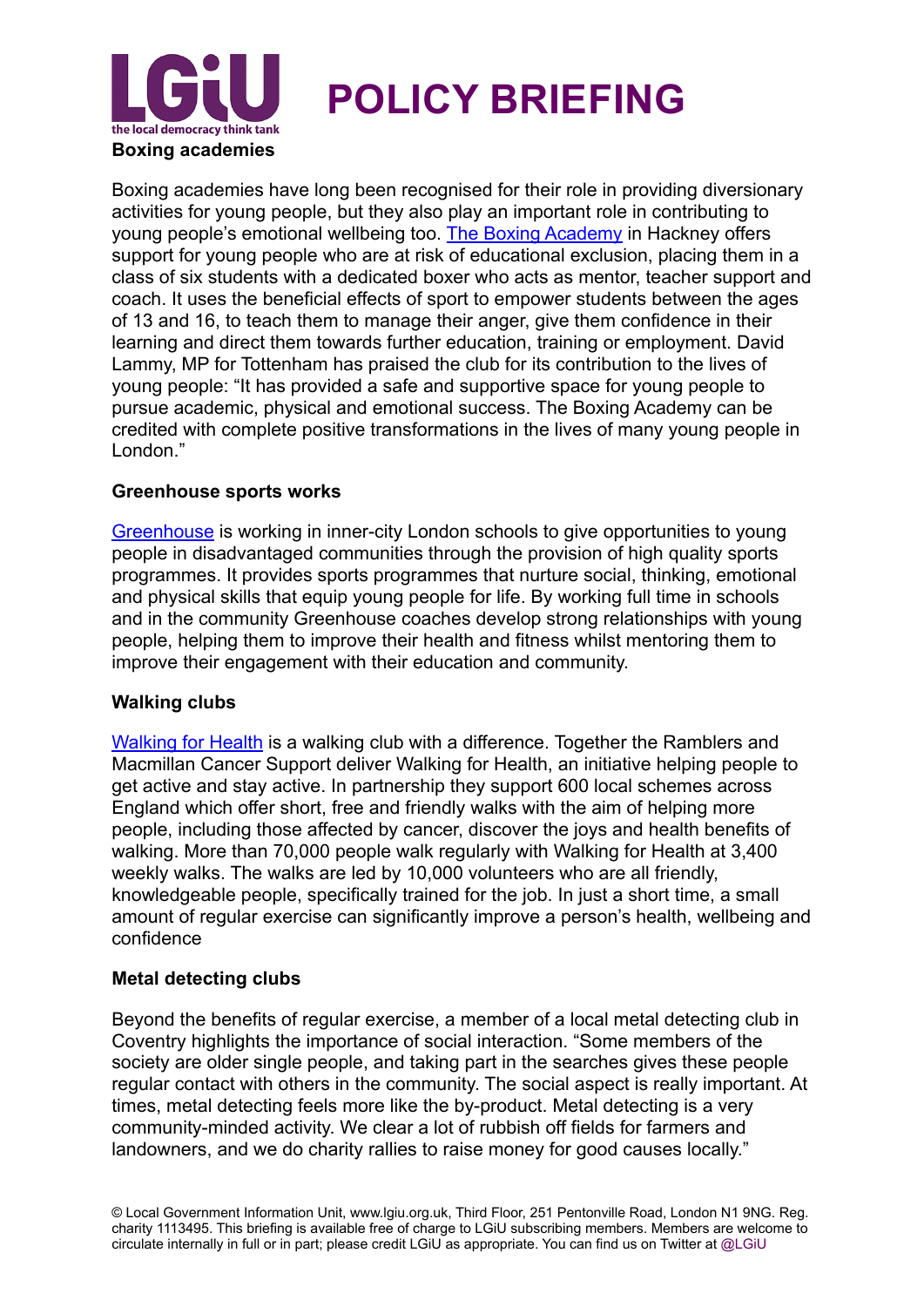

Bury Council's '<u>I Will if You Will' project</u> is getting more women and girls in Bury active through sport, by focusing on creating an environment that encourages women to get together and try sport in new ways. It has a particular focus on building confidence and self-esteem. Sport England's This Girl Can campaign meanwhile is challenging the stigma that some women experience when they get involved in sport.

#### **BEATS**

Bury's [Exercise and Therapy Scheme \(BEATS\)](http://www.bury.gov.uk/index.aspx?articleid=3900) is a 12 month exercise referral scheme for people with a recurring illness. Service users have reported improved mental wellbeing, inclusion and confidence, alongside reduced weight.

#### **Community cricket**

[Participation programmes](http://www.sussexcct.co.uk/) in Crawley are using the unique reach of cricket to help further integrate the diverse communities of Crawley. In Whitehawk and Moulsecoomb in Brighton, a cricket format known as ['Street20'](http://www.sussexcct.co.uk/street20.html) is being used to engage young people, with an emphasis on education and health.

#### **Sport England's Sport and Mental Health Programme**

Sport England and the mental health charity Mind have partnered to deliver England's [first large scale programme](https://www.sportengland.org/media-centre/news/2014/october/17/new-sporting-approach-to-tackling-mental-health/) using sport to improve the lives of 75,000 people experiencing mental health problems. People experiencing mental health problems, including depression and anxiety, will be supported to join mainstream sports clubs, go to the gym or take up a new sport. The project, which will be run in eight areas across England, will be designed in collaboration with people living with mental health problems and will offer peer support groups, taster sessions and events to help people make sport part of their everyday lives. Sports coaches taking part on the scheme will receive training to understand the issues faced by those with mental health problems. The target is for 25,000 people to be helped in the first 15 months of the project. Mind will deliver the project after securing £1.5 million of National Lottery funding from Sport England. The charity has raised a further £514,000 towards the project from other sources.

## **Prescribing sport**

In its report the *[Impact of physical activity and diet on health](http://www.parliament.uk/business/committees/committees-a-z/commons-select/health-committee/news/activity-diet-health-substantive/),* the cross parliamentary health committee calls on the next Government to prioritise prevention, health promotion and early intervention to tackle health inequalities, including mental health

© Local Government Information Unit, www.lgiu.org.uk, Third Floor, 251 Pentonville Road, London N1 9NG. Reg. charity 1113495. This briefing is available free of charge to LGiU subscribing members. Members are welcome to circulate internally in full or in part; please credit LGiU as appropriate. You can find us on Twitter at @LGiU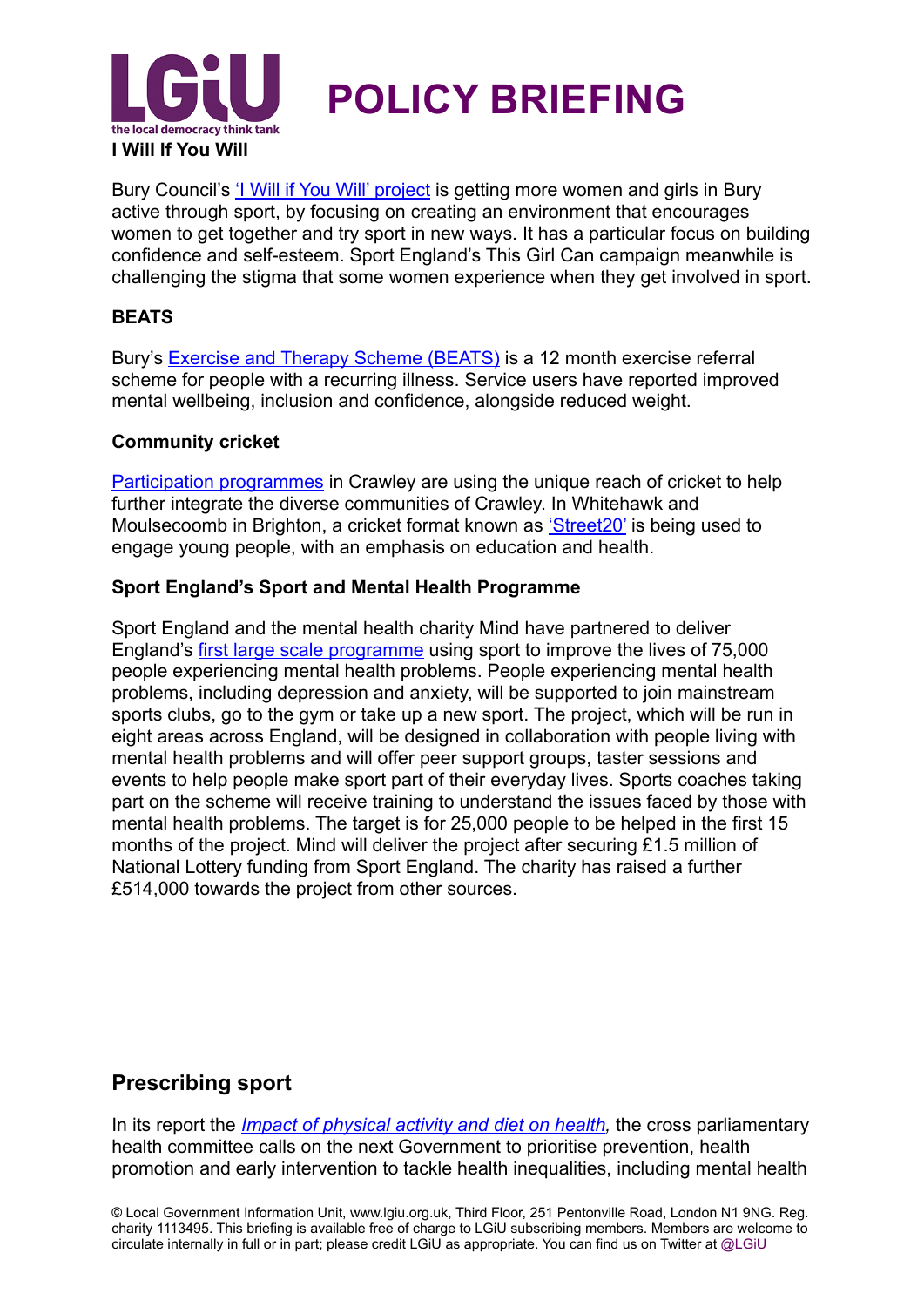

inequalities, resulting from physical inactivity. "Tackling these problems will require action at all levels and must also be core business for the NHS and local authorities," the report says. It goes on to criticise the NHS for not doing enough to prevent obesity by promoting physical activity. "The Committee regards it as inexplicable and unacceptable that the NHS is now spending more on bariatric surgery for obesity than on a national roll-out of intensive lifestyle intervention programmes that were first shown to cut obesity and prevent diabetes over a decade over." Similarly the prescription of sport and leisure as part of package of care for people with presenting mental health needs is under utilised. As the Transport and Health Study Group have argued in even stronger terms: "If physical activity were a drug then the range of its benefits on mental well being, mental illness, heart disease, obesity, diabetes and osteoporosis is such that no politician would dare withhold those benefits from the public. At a time when the NHS struggles to cope with the pressures of mental illness, obesity and diabetes, it is financially irresponsible to fail to promote physical activity."

[A report published by the Academy of Medical Colleges entitled](http://www.aomrc.org.uk/doc_download/9821-exercise-the-miracle-cure-february-2015.html) *The miracle cure and the role of the doctor in promoting it* also calls on GPs to do more to promote the 'miracle cure' of regular exercise. The report asks GPs to be clear about the benefits of sport and recreation and give clear messages to patients about the benefits of 30 minutes of exercise five times a week. The report identifies that regular exercise can reduce the chances of getting dementia by 30%. Professor John Wass, public health lead at the Royal College of Physicians, said hospital doctors had "a key responsibility to try to incorporate messages about the impact exercise can have when talking to our patients – as the benefits are plain to see. We must also move away from the idea that exercise is only for a specific short-term purpose but impress the advantages that a lifelong appreciation of physical activity can bring."

If the next government does go down the route of ring-fencing sports funding to deliver health outcomes, local authorities will need to work closely with GPs to ensure a service offer exists for them to 'prescribe into' – and to ensure that they are supported to do so.

## **Comment**

The announcements from the Deputy Prime Minister and the Culture Secretary set out a clear and welcome ambition for promoting positive mental health through sport. It is encouraging too that the first ever parliamentary debate on physical activity at the end of last year has translated through into clear policy commitments linking sport to health outcomes. But as the Health Committee's report emphasises there is still a long way to go to bridge the gap between aspiration and reality.

The sports sector is understandably concerned about the outcome of the next governmental spending review which has led it to call on the Government to do more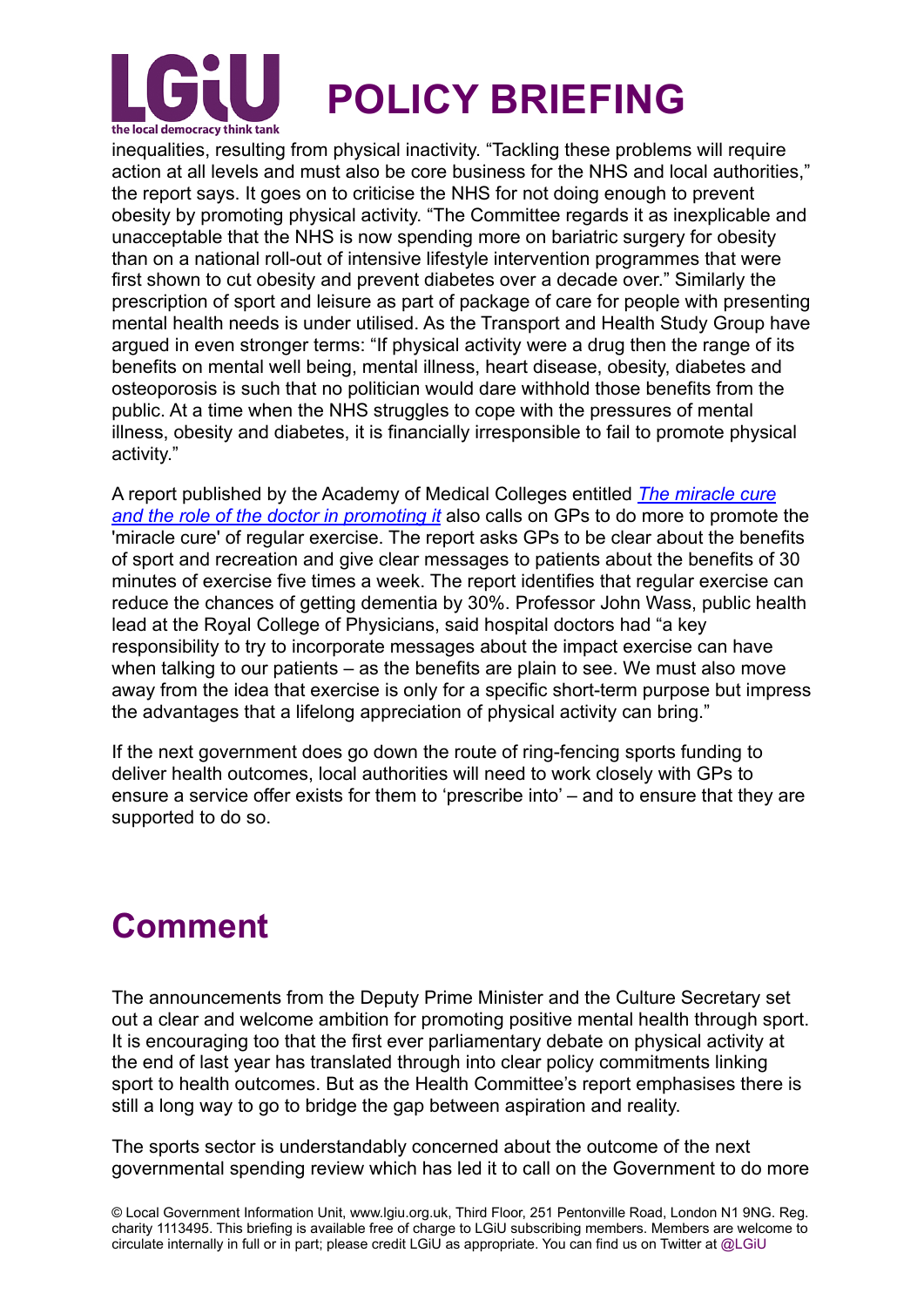

to raise the profile of sport. Both the Conservatives and Labour have made commitments to cut taxes or increase spending on key services as part of their election campaigns and the main Westminster parties are all committed to reducing the deficit. Last year's Autumn Statement set out a plan for at least £10 billion in further efficiency savings by 2017-18 and up to £15-20 billion by 2019/20, meaning that local authority and sport budgets will likely continue to come under significant pressure in the coming years. We can therefore expect funding for sport to be tied even more closely to wider social goals, such as mental health. At the very least local authorities, with the remit for public health should ensure their sport and leisure services are talking to mental health services and social care.

Interestingly, it is also worth noting that the Scottish National Party, which could play the kingmaker in the outcome of the general election, last year moved mental health into the same ministerial portfolio as sport and health improvement, giving an indication of a possible future model for sport provision under a Labour and SNP alliance.

The Sport and Recreation Alliance has suggested that although it is unrealistic to expect funding priorities to change hugely, there was more that could be done to help local authorities make the most of their remaining investment. "We think that a co-ordinated local strategy, based on need, would help to deliver a focused, quality offer to get local people more active," says their Head of Policy, James Allen.

Dr Marc Keech, Principal Lecturer in Sport Policy at the University of Brighton, meanwhile, reminds us that "policies and provision for sport are not a panacea for social problems, and it must not be forgotten that even when barriers are removed the individual has a right to refuse to participate regardless of the evidence of the benefits." His research identifies four key principles on which politicians and decision makers should ground themselves in when it comes to improving community sport participation:

- **Access** recognising hat we need to tackle the constraints on people's social circumstances (e.g. housing, education or heath needs) but who wish to participate.
- **Equity** remaining sensitive to issues such as race, ethnicity, disability, sexuality and gender. The #ThisGirlCan Campaign reminds us that participation can be equally beneficial if it is informal, personal and suitable.
- **Opportunity** recognising that it just takes one appropriate opportunity to allow people to benefit from sport. Awareness of who is physically inactive is important for design of policy interventions to reverse sport and physical inactivity trends.
- **Sustainability** this principle must be retained as the one that drives on those working in community sport. Sustaining participation opportunities in sport requires a positive local infrastructure for all.

Clear principles along with an overarching commitment to unleash sport for 'social good', in areas such as mental health, should be at the heart of future decision making on sport funding and delivery both nationally and locally.